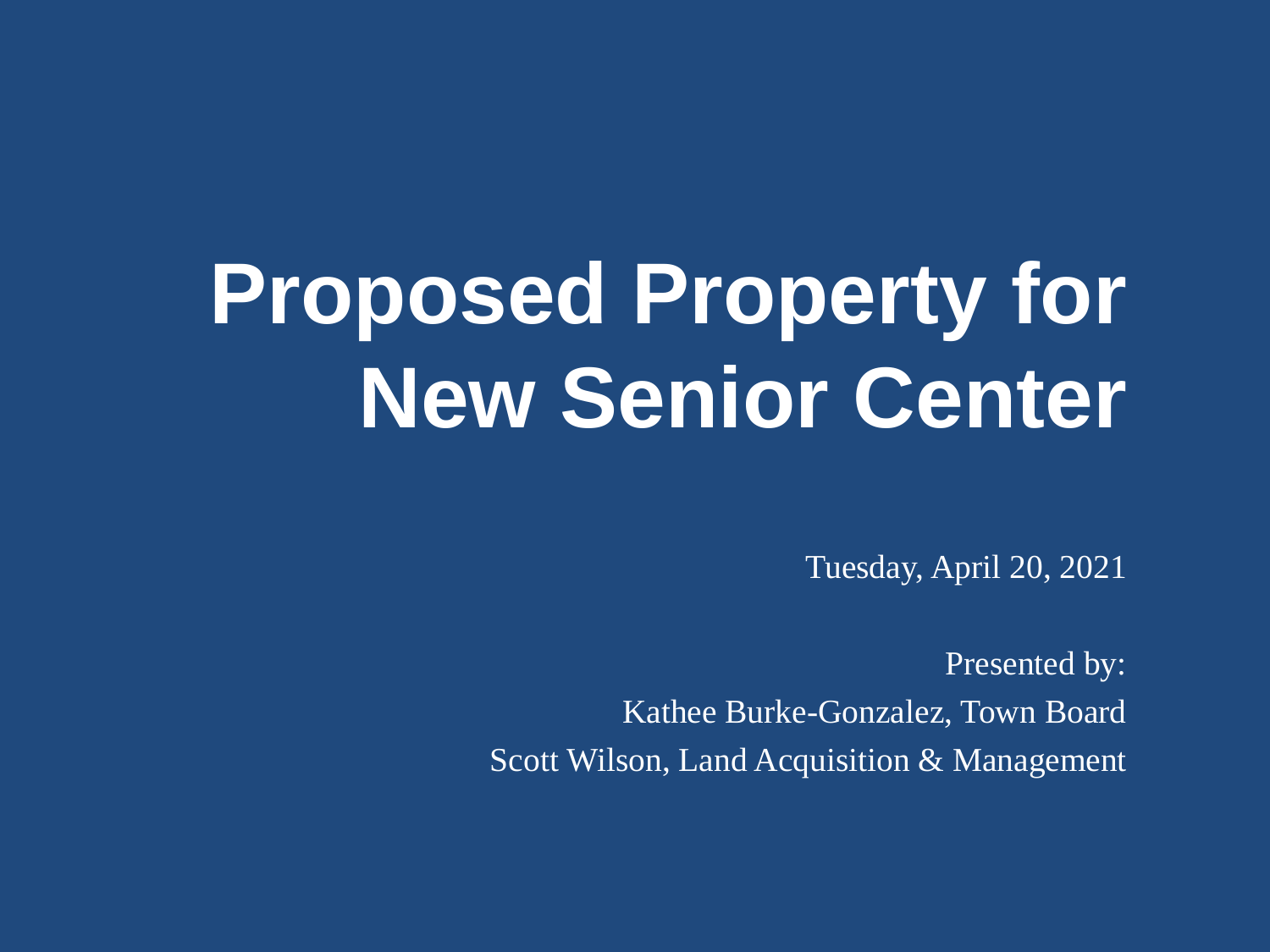### New Senior Center: A Valuable Asset

- The East Hampton Senior Center has been and will continue to be a valuable community asset providing significant benefits to older adults and their families
- Popular Town programs held at the Senior Center (prior to the pandemic) include the lunch/nutrition program, adult day care, and limited daily exercise and social programs
- However, the current Senior Center located at 128 Springs Fireplace Road is inadequate for the types of programs and services that are needed to meet the current and future needs of the growing older adult community
- As it is expected that there will be an even greater demand for Senior programs and services as our community continues to age and folks find themselves living longer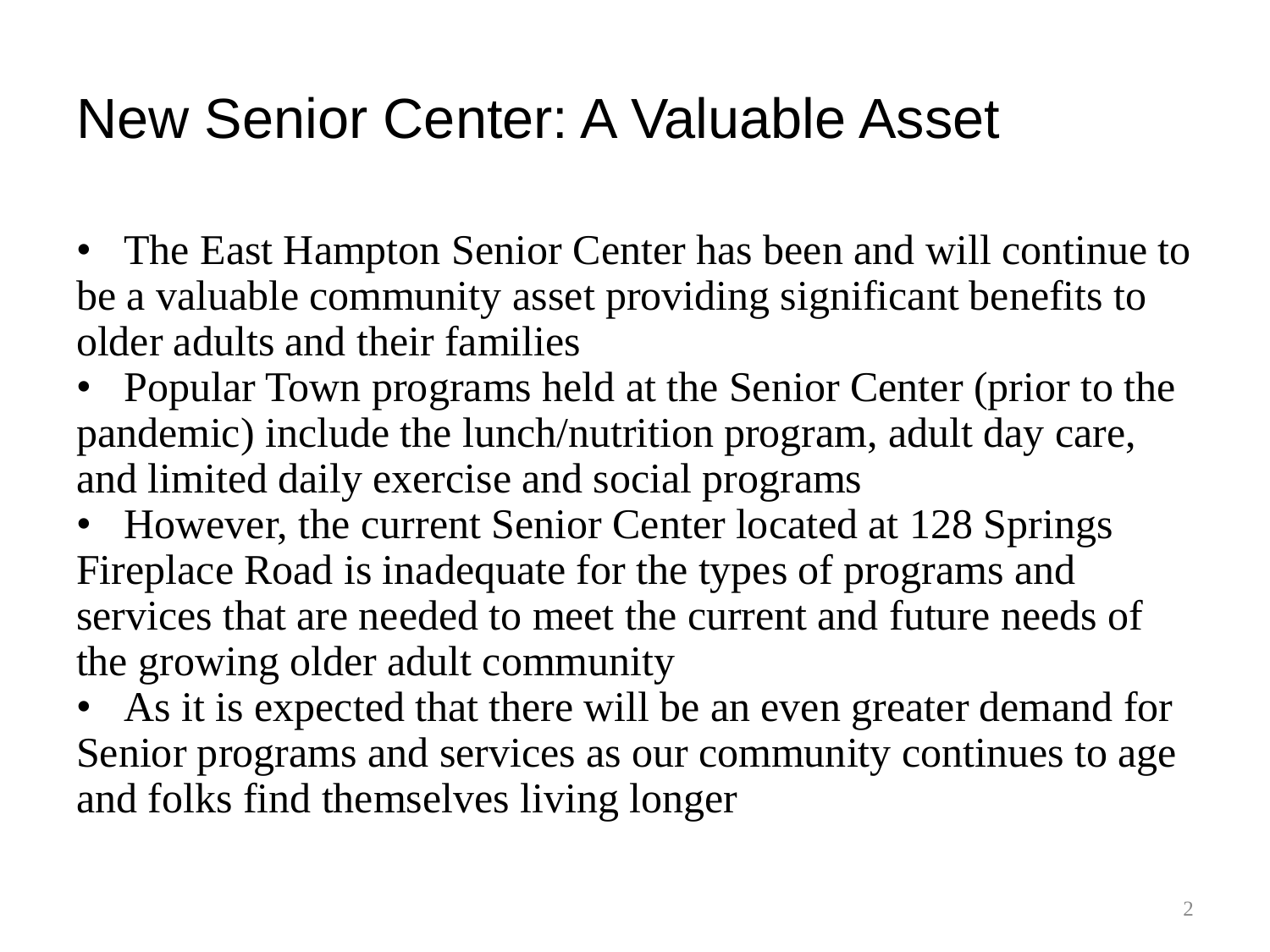### New Senior Center: Proposed Property

- In 2019 the Town identified a 7-acre property on Abrahams Path, Amagansett adjacent to the Town-owned Terry King Ball Field complex
- The 7-acre property is part of a larger 14.3 acre residentially zoned property, p/o SCTM#: 300-166-3-10
- The proposed property is located on the east side of Abraham's Path, just north of Montauk Highway and south of Town Lane
- It borders:
	- The Terry King Ball Field complex to the north
	- The MTA/LIRR to the south
	- Stony Hill Stables to the east
- It is across the street from the SPORTIME Tennis complex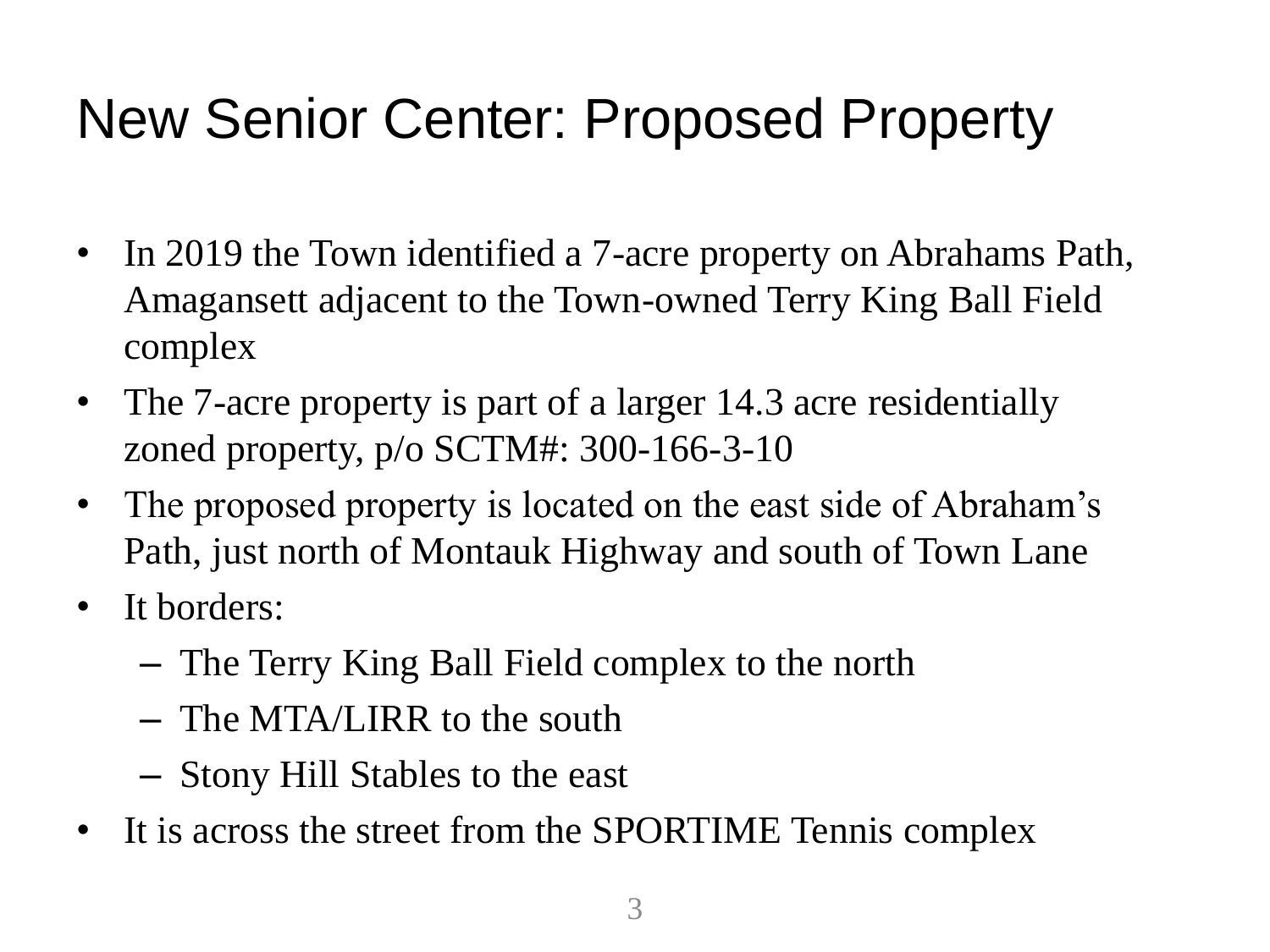### New Senior Center: Proposed Property

• This site was deemed an ideal location for the new, larger Senior Center as:

1.) it is centrally located in the Town

2.) it is easily accessible by back roads from Amagansett, Springs and East Hampton

3.) it is approximately a 5-minute drive/ 2 miles from the current Senior Center

4.) there is a traffic light at Montauk Highway

5.) there is ample room on the property for parking and potential expansion

6.) it provides a natural setting for the outdoor space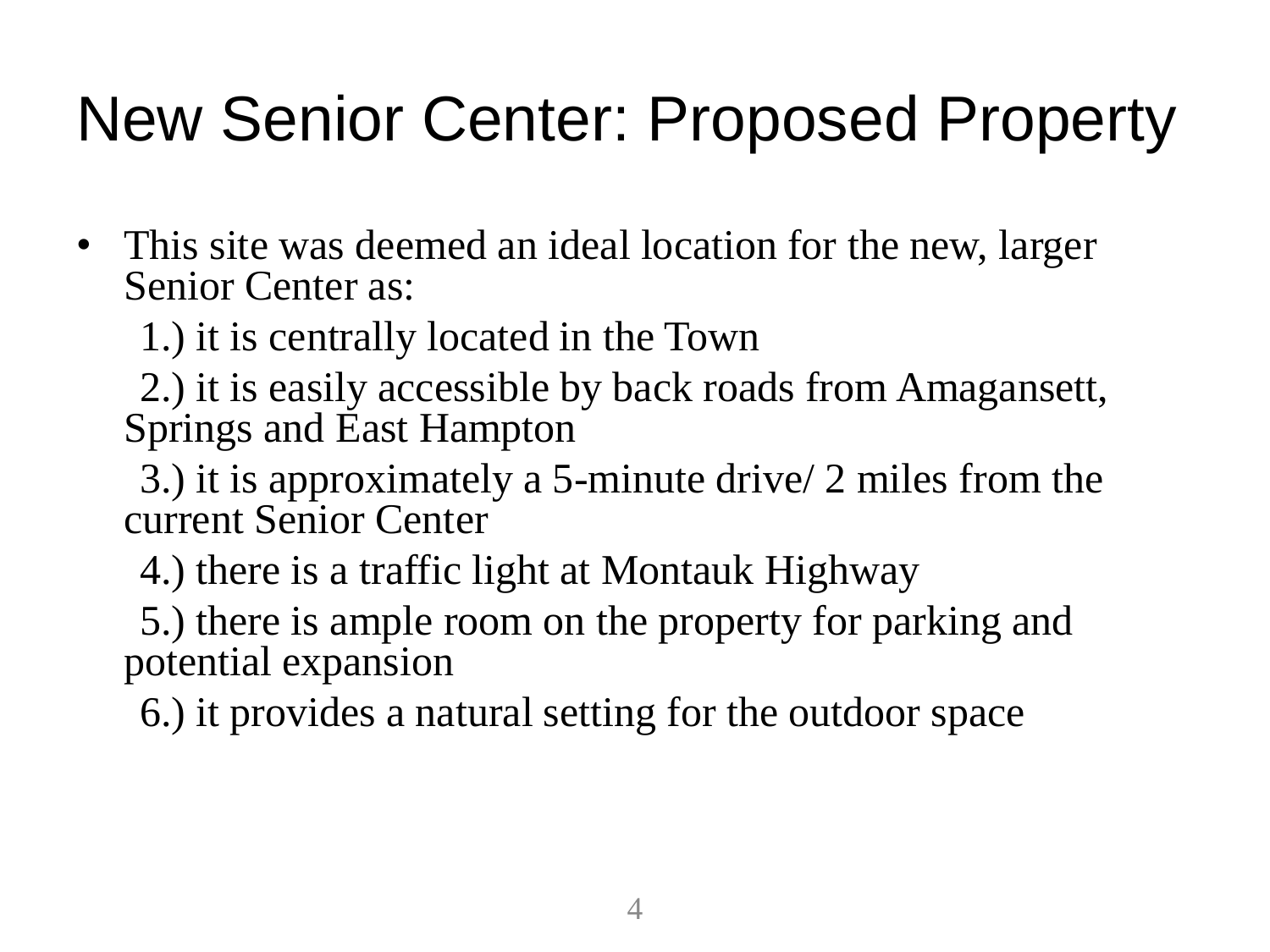### New Senior Center: Proposed Property

- The Town had the 7-acre property appraised and negotiations commenced
- Due to the global pandemic, however, negotiations were protracted
- The purchase price to acquire the 7-acre property is \$1.63 million
- The purchase would be made with municipal funds that are currently accounted for in the 2021 Capital Budget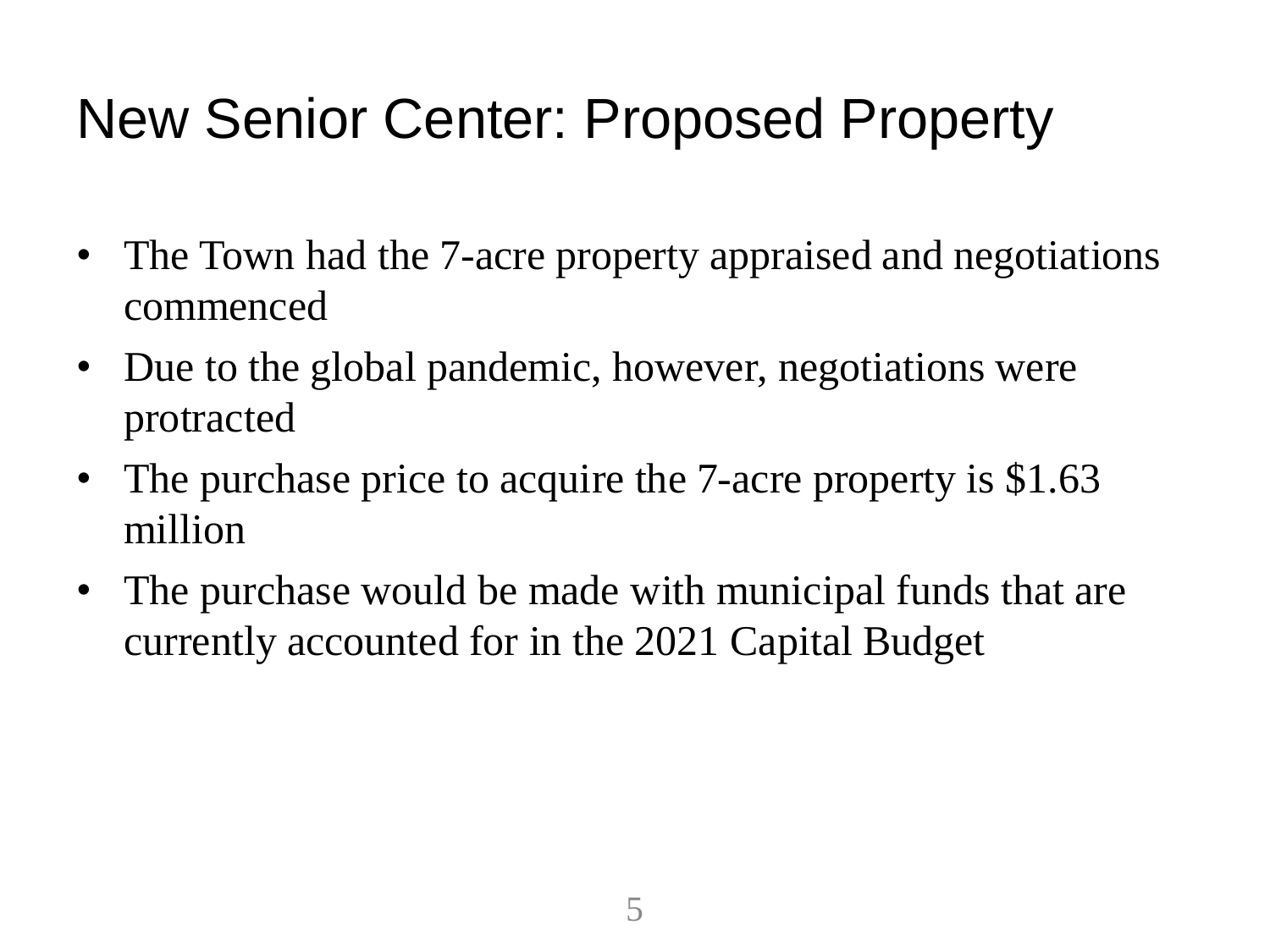#### New Senior Center: Property Survey

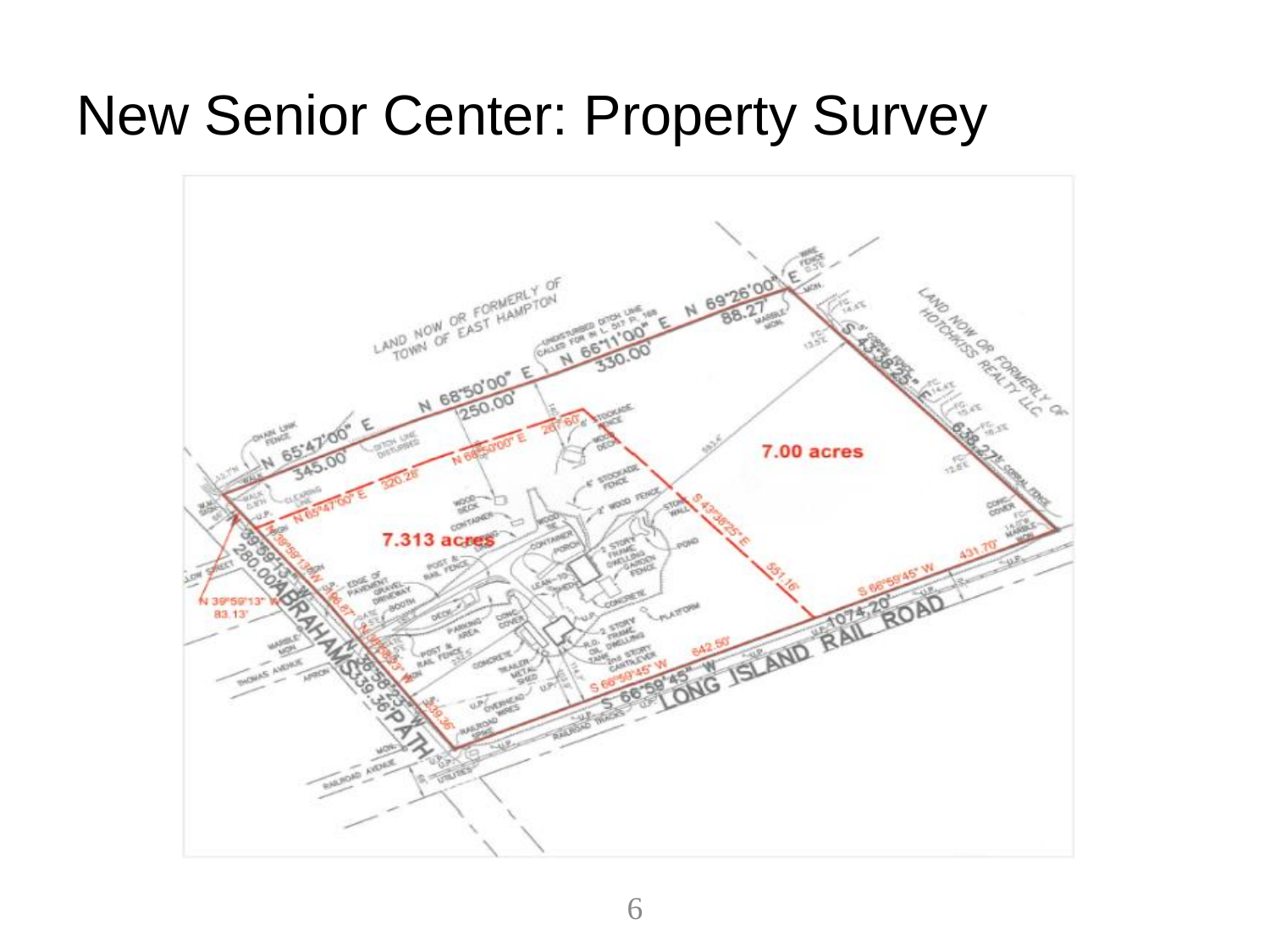### New Senior Center: Adjoining Town-Owned Terry King Ball Field Complex

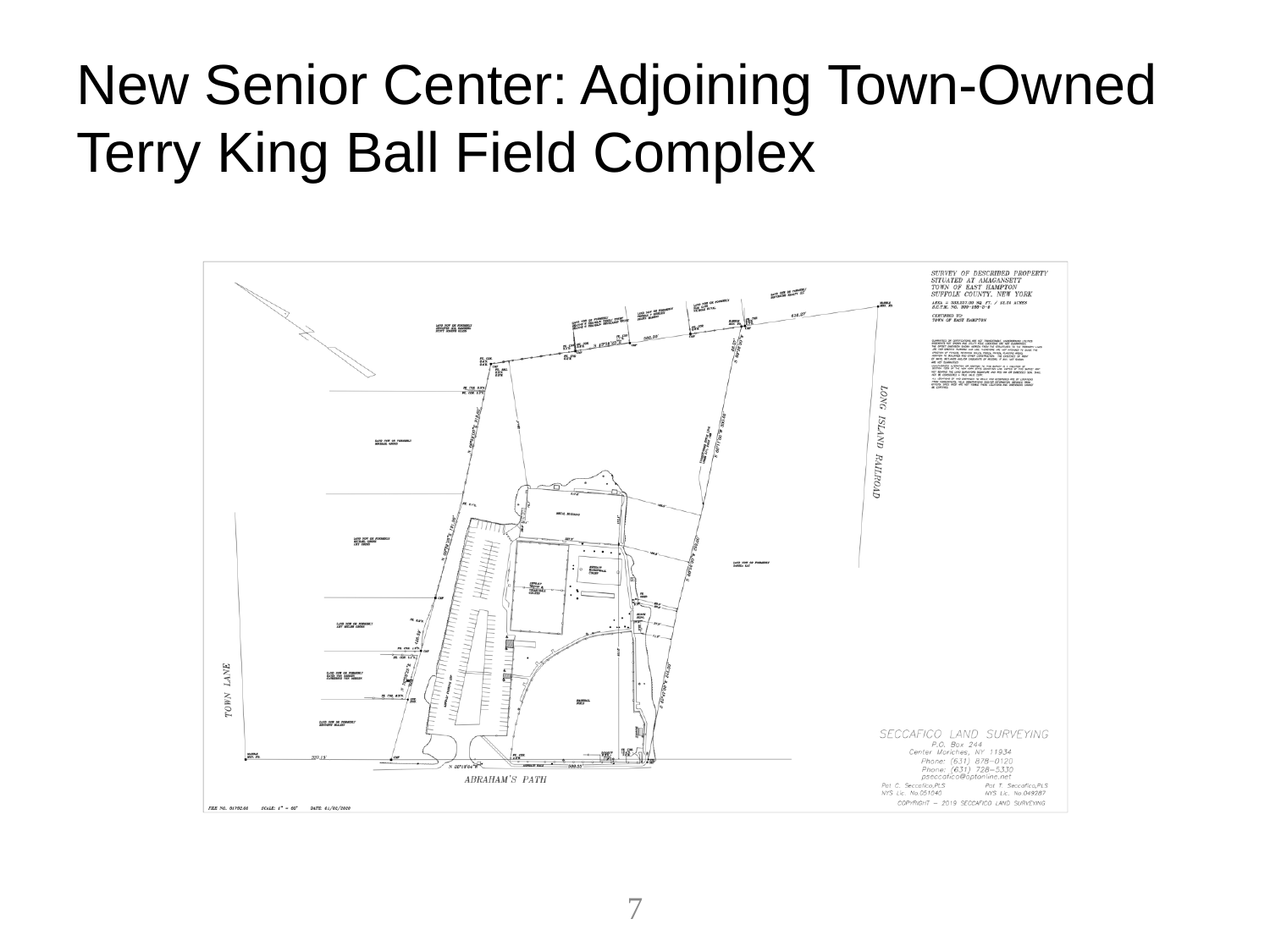## New Senior Center: Aerial Map

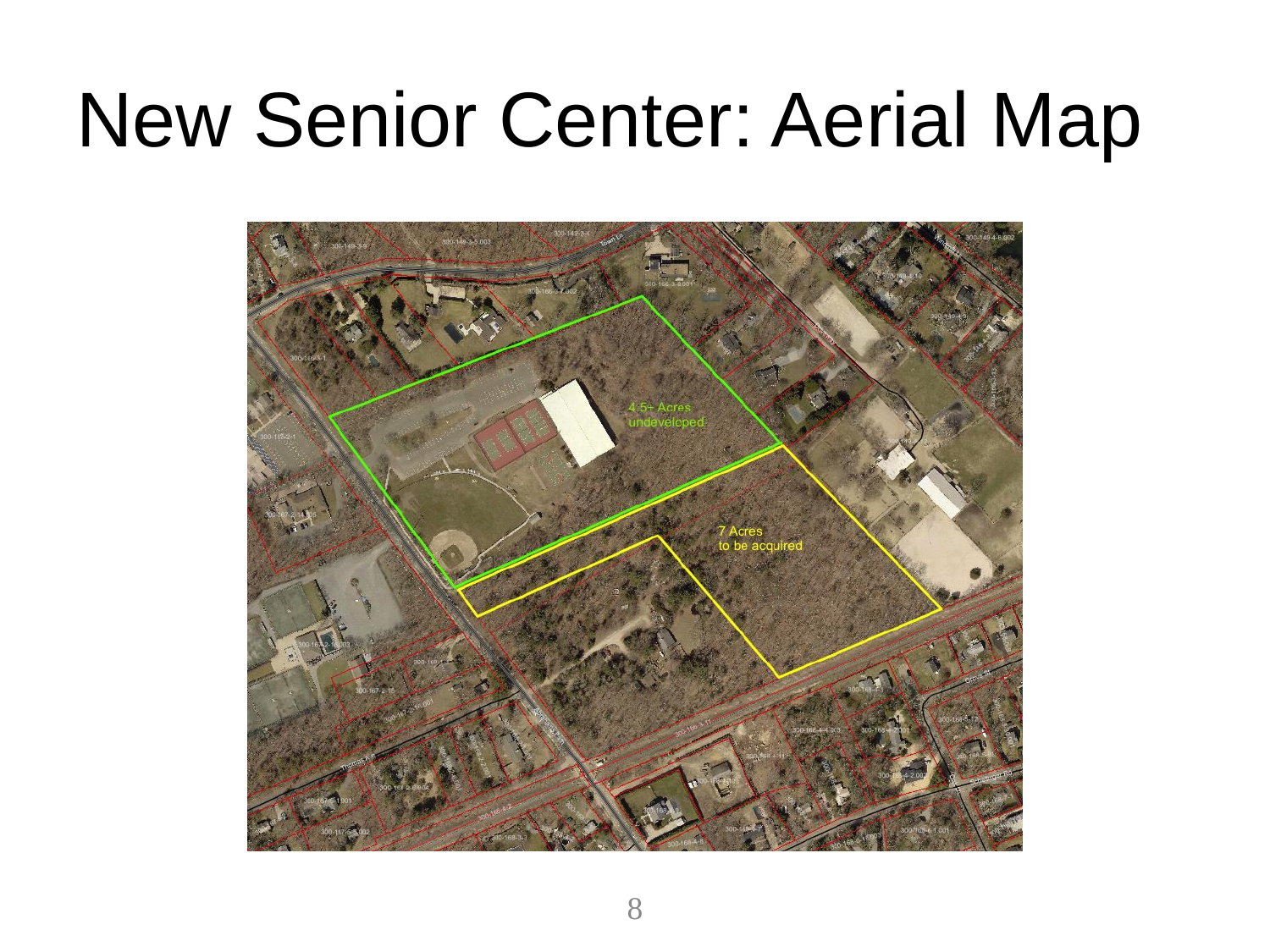## New Senior Center: Drone Shot

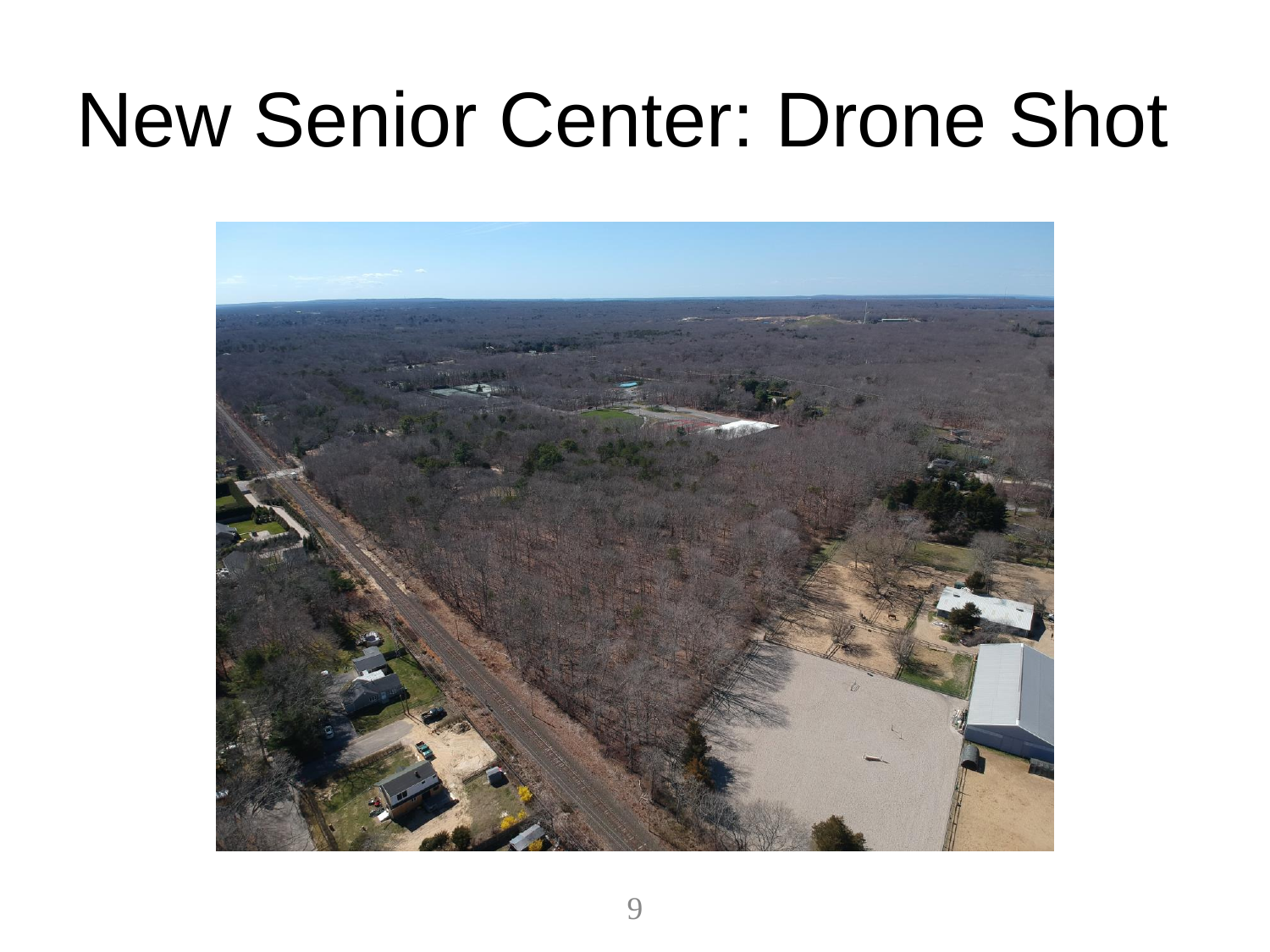### New Senior Center: Expanded Services

- The new, larger Senior Center will focus on the physical, mental, and social wellbeing of our Seniors and will give the Town the ability to:
	- Accommodate the current and future needs of the Senior Nutrition Program
	- Properly serve the needs of the seniors attending the Adult Day Care Program
	- Increase wellness offerings including yoga, aerobics, dancing, balance, meditation, etc.
	- Increase enrichment programs including healthy living lectures
	- Provide comfortable spaces to hold book clubs, card games, art classes, movie screenings, etc.
	- Offer multiple senior activities at the same time
	- Increase health screening opportunities
	- Provide a safe, comfortable environment in a building that is fully ADA compliant
		- Provide a permanent home for the East Hampton Food Pantry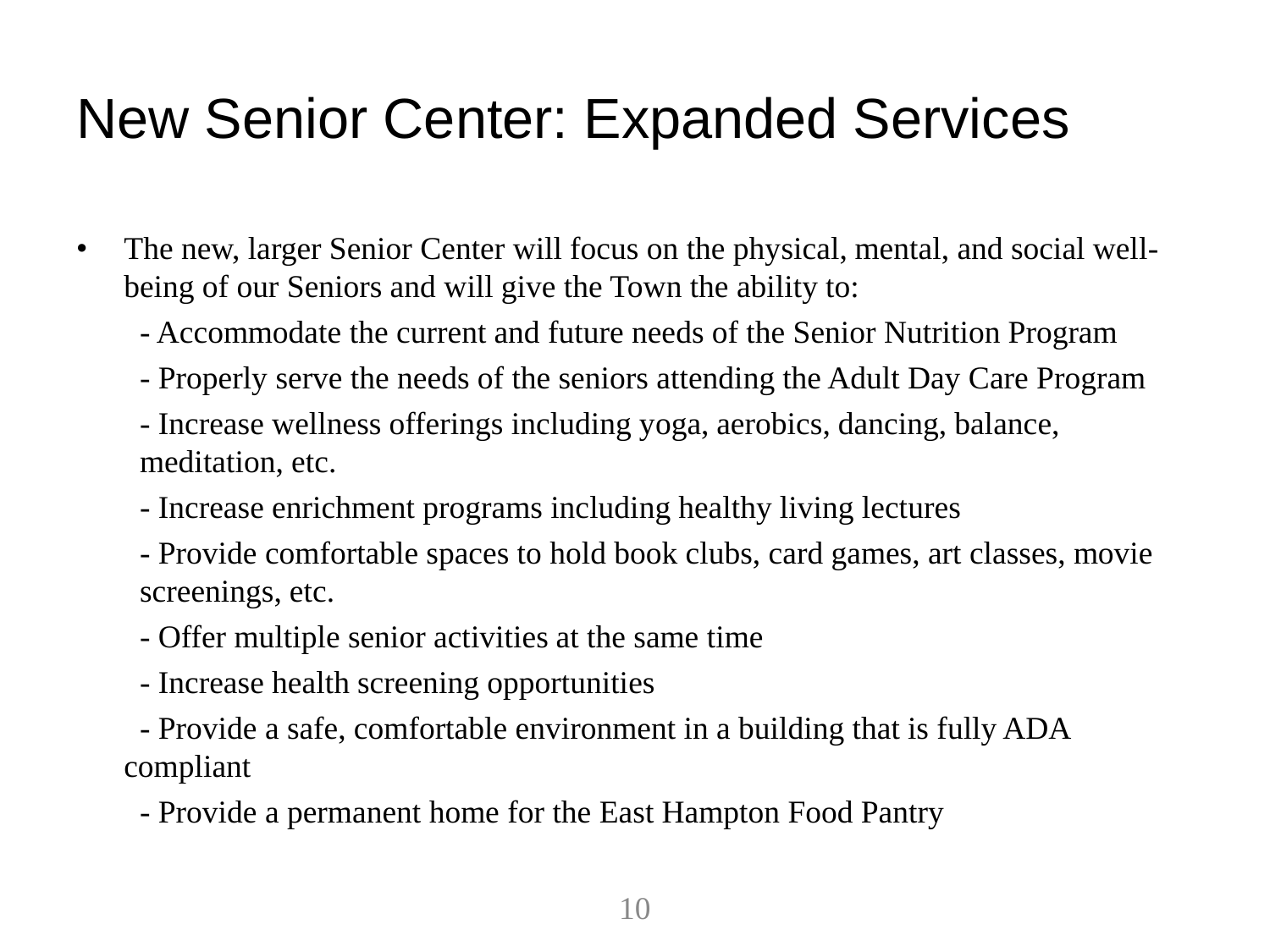### New Senior Center: Net-Zero Energy Facility

- Given the Town Board's recent declaration of a climate emergency and commitment to making climate mitigation and the elimination of greenhouse gas emissions a guiding principle and objective of all municipal operations, the Town is pursuing a net-zero energy facility
- The new Senior Center will be designed to ensure that the building envelope and all energy use of the building is highly energy efficient and that the annual energy consumption of the building equals the amount of energy generated from on-site renewable energy generation
- The Town Board will be tapping into the expertise of both the Senior Center Building Committee and the Energy Sustainability Committee as the project moves forward
- A low-nitrogen wastewater system will also be installed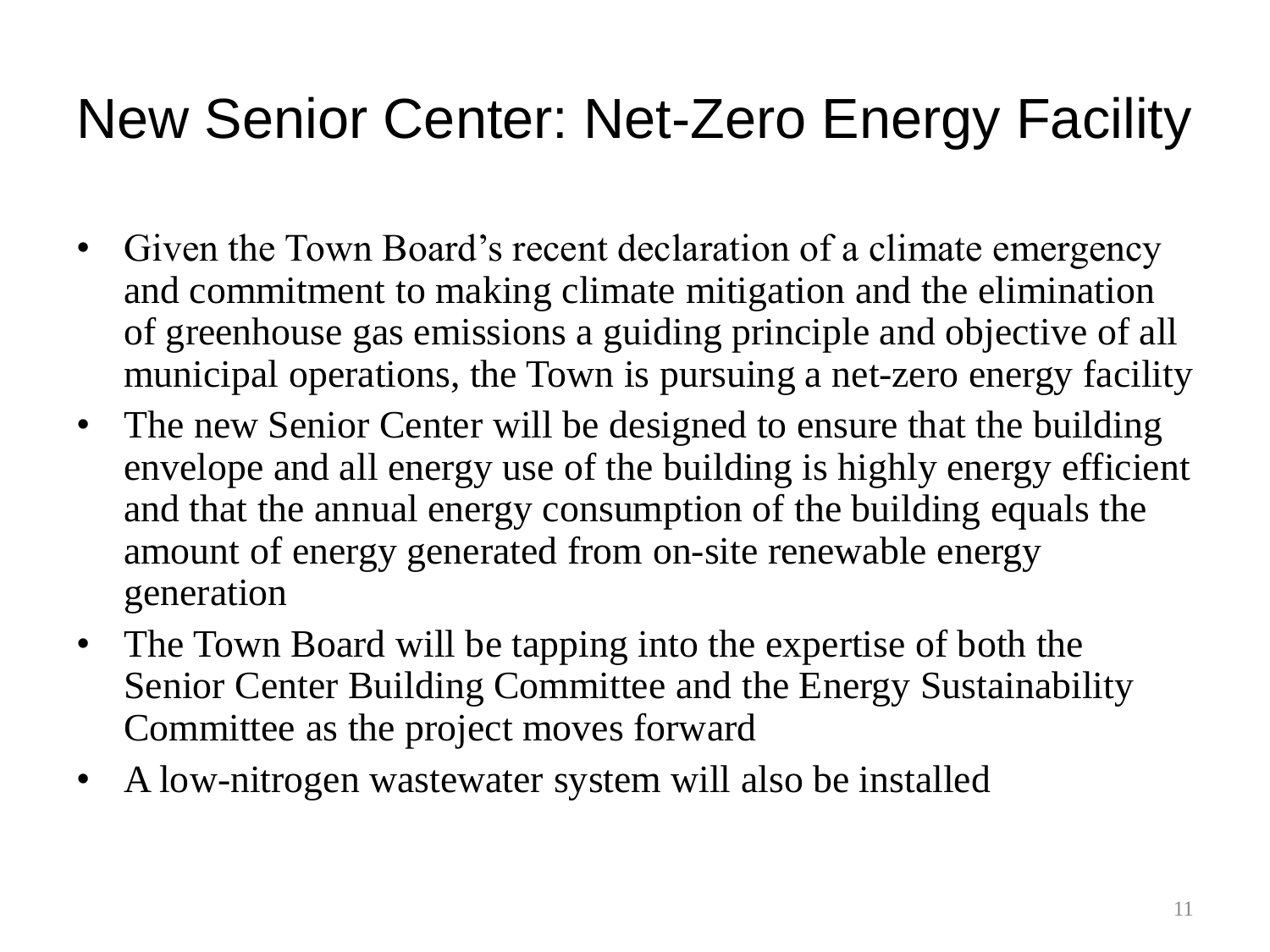### New Senior Center: Immediate Next Steps

- Schedule/hold public hearing to acquire the property
- Notice/award RFP for Architectural, Energy Modeling and Engineering Services
- Bond for purchase of property
- Continue outreach to the community on building and program design
- It should be noted that the project will undergo a full environmental review and a SEQRA determination will be made
- As previously discussed, the proposed plans will go to the Planning Board for review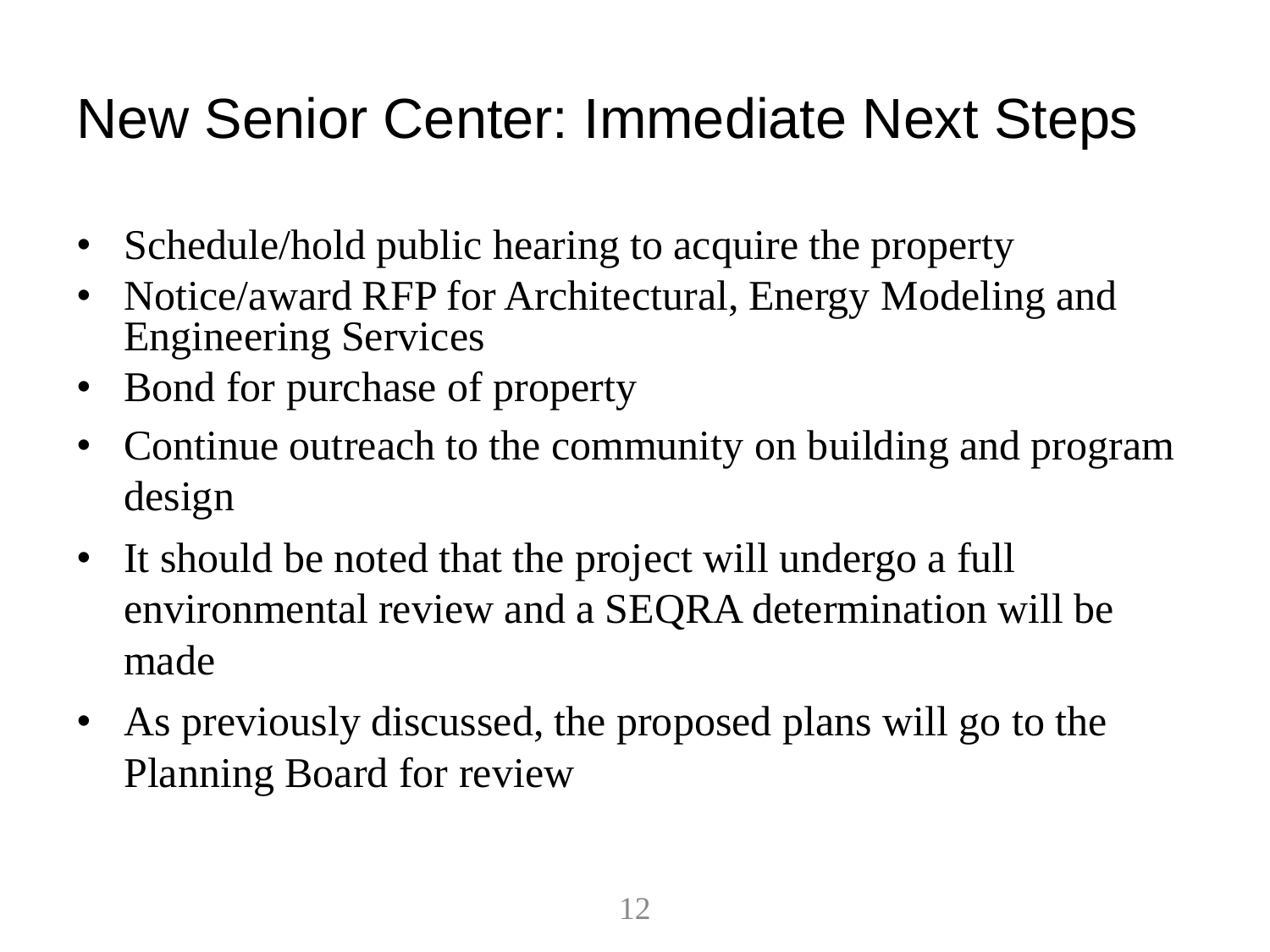#### New Senior Center: Appendix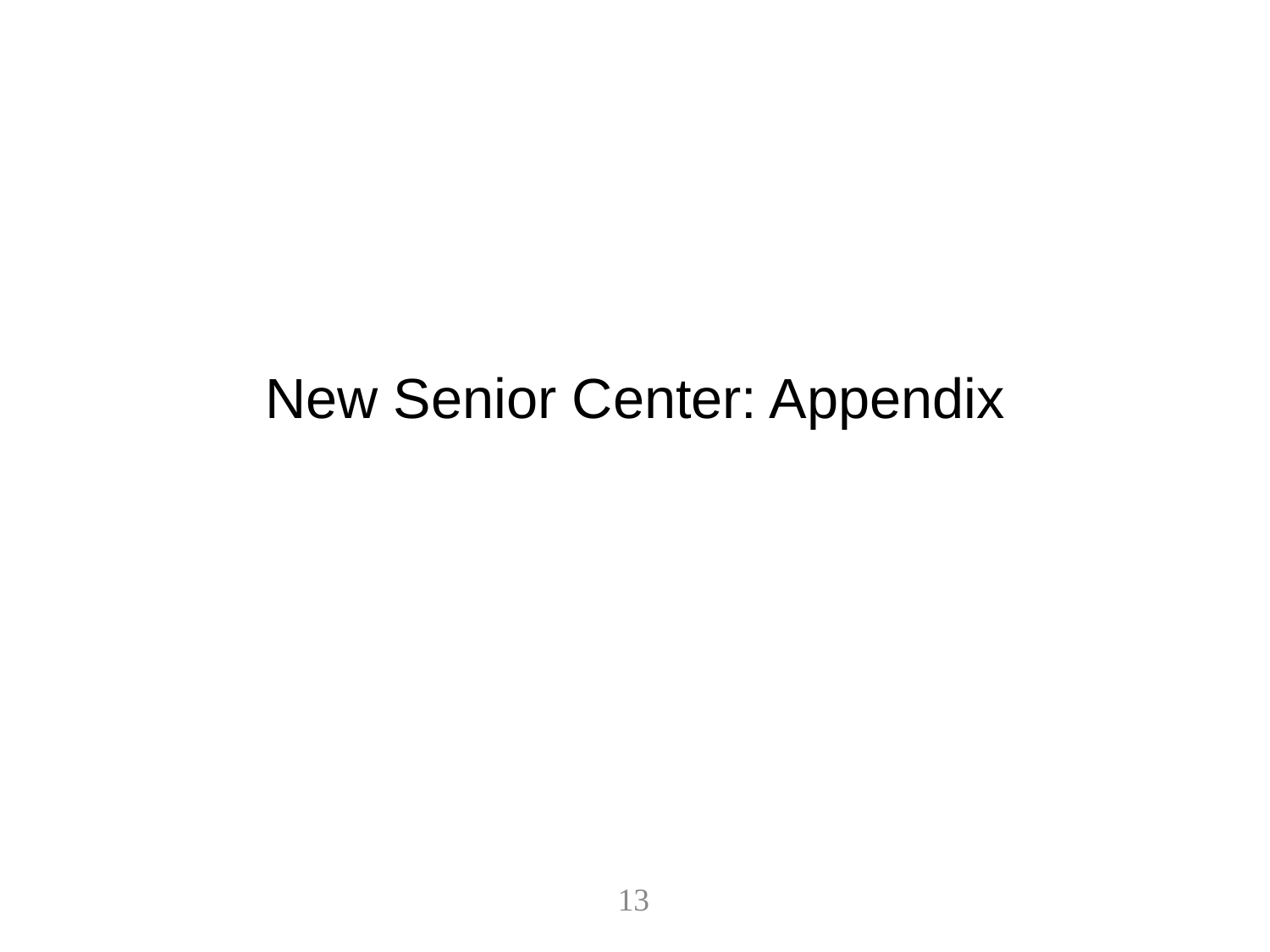### New Senior Center: Background

- In Fall 2019 it was announced that the Town would be pursuing an alternate location for the new, larger Senior Center facility rather than locating it on the current site at 128 Springs Fireplace Road
- Reasons for this change included:
	- 1.) the limitations of the two-acre site
	- 2.) construction would be extremely disruptive to the services being provided in the current Senior Center
	- 3.) expansion would not be possible
	- 4.) the increasing congestion on Springs Fireplace Road due to development and re-development in the corridor \*

\* It should be noted that that these circumstances led the Town Board to initiate a planning study of the Springs Fireplace Corridor that is looking at land use, build-out and existing zoning, and traffic circulation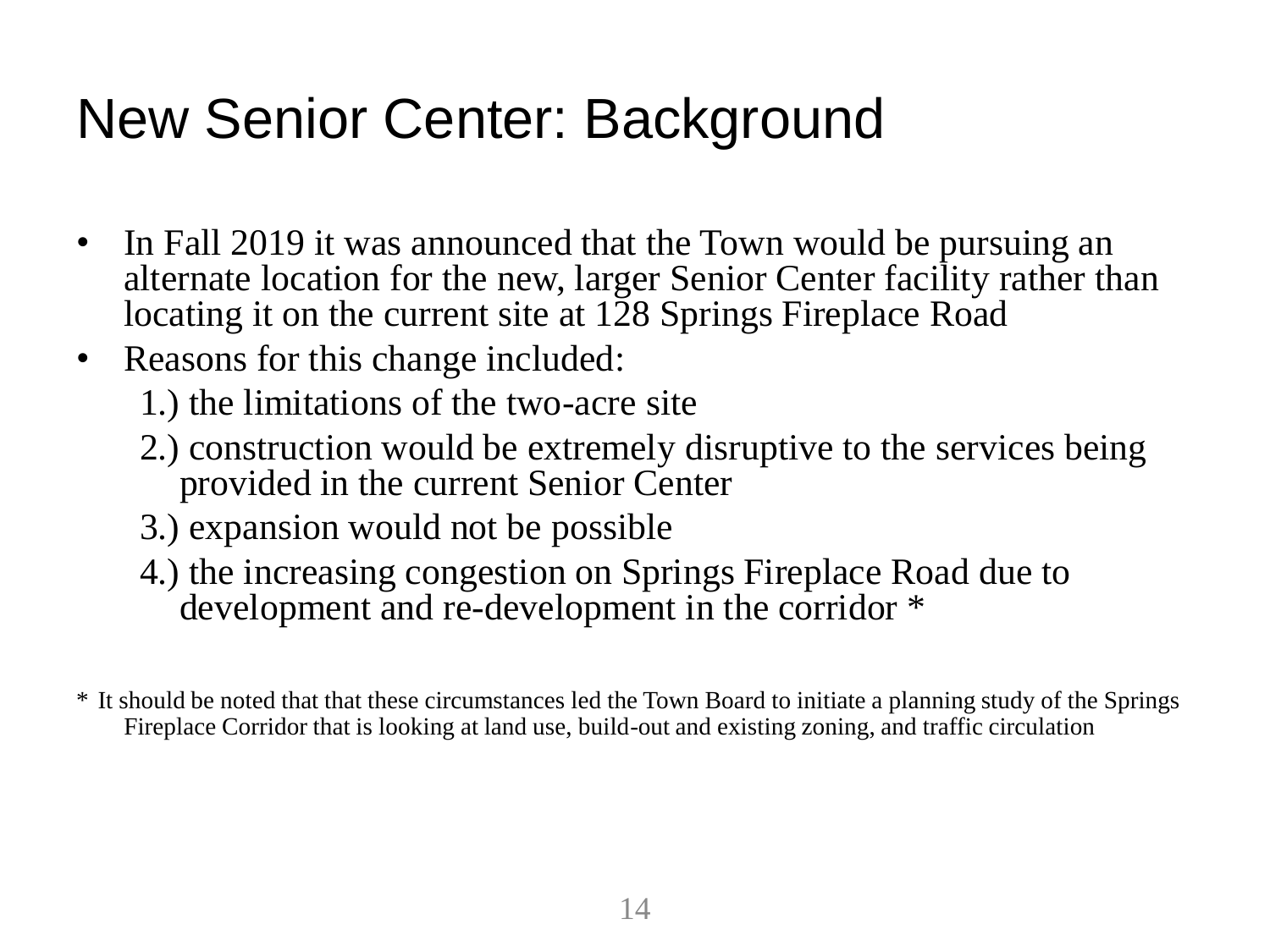### New Senior Center: Architectural & Engineering Services

- In 2017 the Town Board hired Savik & Murray to provide architectural and engineering services
- Outreach to Seniors, community members and Human Services staff informed much of the schematic design
- Given the evolution of the new Senior Center, the Town will be going out for a new RFP for architectural and engineering services